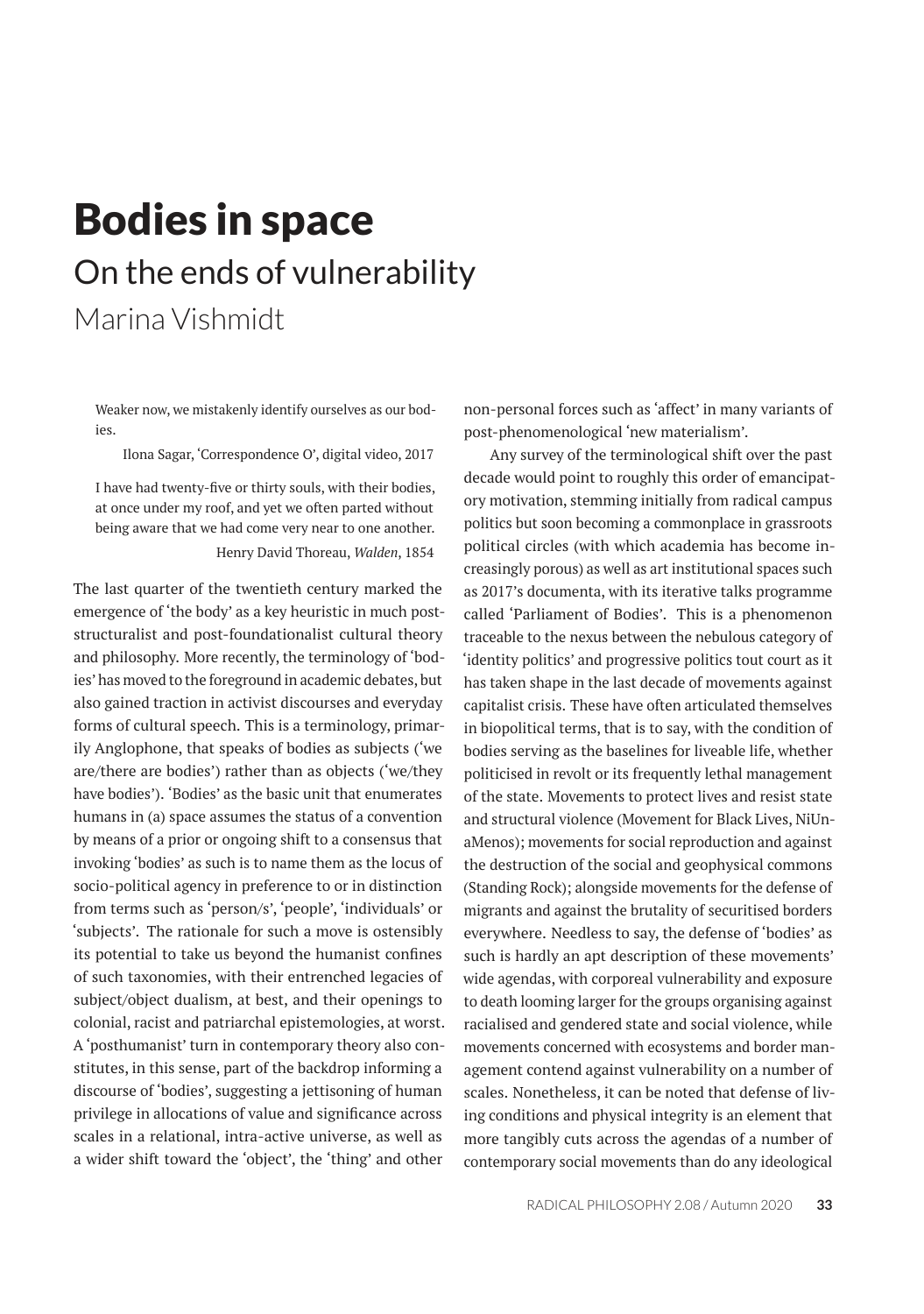precepts more conventionally understood.

The language of 'bodies' thus symptomatically appears to flag the vulnerability of growing numbers of the population abandoned without means of social and economic support *as* physical beings, as well as how those same conditions work to effect their reduction to the fragile, isolated quanta of consumption and discipline modelled by financialised structures of social reproduction and the platform capitalism that is currently their most efficient mode of delivery. Articulating the predicament in terms of 'bodies', rather than another term from the archive of political or psychological subjectivation, underlines the prioritisation of vulnerability, or, more generally, life, materiality and affect which constitutes the parameters of basic political analysis today. Vulnerability, or, more concretely, exposure and exclusion, seems so much a facet of daily experience for so much of the global population (even in the 'West') that, for many theorists, they suggest the parameters of any critical analysis that would prove adequate to both diagnosing this state and imagining forms of collective life otherwise. Depending on respective commitments in political theory, vulnerability as general condition – a general condition pertaining to isolated bodies - is geared to a demand for recognition and representation, where narratives of resistance should align with this basic understanding. Hence, as writers such as Asad Haider have observed in the related context of 'identity', a politics construed in such terms remains both sufficiently flexible, and sufficiently idealist, to unite positions across the spectrum from liberal to far-left. It also, decisively, points further right, as noted by the many commentators who have framed far-right positions as constituting a white identity politics. $^1$  Such a capacious spectrum, in the current climate, is quickly found to harbour ambiguous implications. If political actors are held to be acting politically insofar as they organise on the basis of their vulnerability, then no common horizon beyond pain management can be envisioned. And if pain management is the horizon, the opioid abuse of politics – blaming the outsiders, blaming the different – hovers close at hand.

If such a tendency is to read as symptomatic, what symptoms does the politics of vulnerability centring on 'bodies' express? This will form the main strand of the following essay. I will suggest that, at base, the discourse

**34**

of 'bodies' presents us with the possibility of a pseudoconcreteness that often accompanies theoretical projects intolerant of the (real) abstraction that organises contemporary social life. It thus accepts the bio-, if not necro-, political, premises of the current dispensation – one that capitalises on the fragile, isolated and suffering body. The question of how and why such bodies are *produced* and mediated is necessarily elided, and this fragility, isolation and suffering is converted into ethical plenitude. Such a plenitude can be seen as both concrete and compensatory, whereas the brutal effects of social antagonism in the endurance of intensive social warfare from above, as it is invariably classed, gendered and racialised, seem impossible to remedy. $2$  This then tends to confirm rather than challenge a status quo in which 'the reproduction of capitalism and the reproduction of organisms become indistinguishable'. $3$  Though concentrating on 'bodies' as the main category of interest, 'the body' as an older, and certainly more capacious, category of analysis and description in philosophy and social theory cannot be entirely occluded, particularly as many of the theoretical debates that work with the discourse of 'bodies' draw upon earlier phenomenological, psychoanalytic or affect theory-derived notions of the body as the substance of their link to materialism, which is to say, the 'new materialism' where the body functions not as an abstraction, in Marx's terms, but rather as one of the many incarnations of an ever more pervasive vital matter.

What kinds of social relation make such a thing as 'the body' or 'bodies' not just legible but the basis for any form of political subjectivation that resonates with historical life in the present? Anxieties about division – philosophically into body and mind, politically by different ideologies or group affiliations – seem to be central to the embrace of contemporary 'bodies'-centric discourse. It is an anxiety that would thus seem to evoke, in its obverse, the old-fashioned idiom of 'souls' to refer to numerical aggregates or individuals, as the Thoreau passage in my epigraph illustrates, in its droll articulation of each with the other. As such, it carries with it, despite very divergent critical touchstones, an element of what could be called a 'jargon of authenticity' – the positing of something basic and fundamental as a substratum to all further thought; something which produces but is itself not produced, which conditions but is itself unconditioned. This resonates with Adorno's suggestion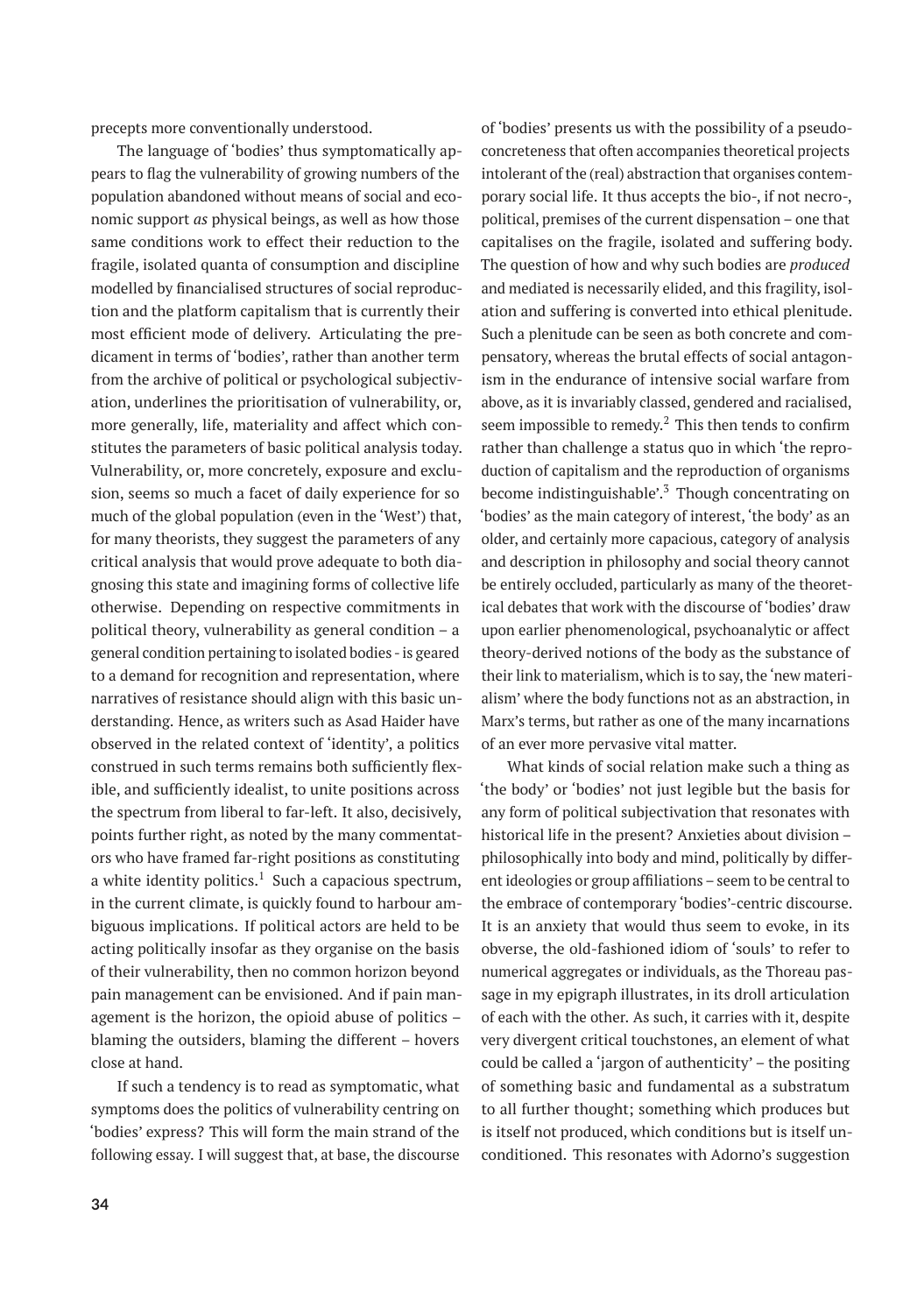that at a specific historical point second nature becomes prior to first nature.<sup>4</sup> The body becomes a site where all politics has to begin but which itself manages to avoid scrutiny as a political problem or a contradictory enunciation. Eclipsed as well in this usage, interestingly, is the older usage of 'body' to refer to a corporate entity such as a group or organisation, no less than to 'bodies' as deceased. Contemporary 'bodies' are insistently material, physical, vital and animated, in an insistently empiricist register.

The following essay thus represents an attempt to undertake something of a genealogical survey of the transition to and establishment of the idiom of'bodies', departing from its contemporary political and cultural currency, before developing its principal focus on those writers in political philosophy who have mobilised this idiom most explicitly in recent years, most obviously Judith Butler, and cataloguing the generative yet equivocal results of these projects. Particular prominence will be given in this regard to the elaboration of Hannah Arendt's concept of the public that Butler has been developing over the past nine years. Following this, another itinerary of 'bodies' will be drawn, seeking to demonstrate that 'bodies', like the individual in Gilbert Simondon's 'individuation', are not prior to but the outcome of capitalist processes of 'body-fication', the production of 'bodies' whose biopolitical character has to be taken as having a thoroughly historical and social character, thereby constituting a privileged instance of social abstraction rather than a social ontology of given-ness.

#### **Assembling bodies**

Judith Butler's 2011 essay 'Bodies in Alliance and the Politics of the Street' is concerned with understanding the occupation of urban public space as an emergent shape of resistance in the 'movements of the squares' in North Africa and in Spain, as well as emerging in the United States at that time, and shortly thereafter in the UK, with Occupy. In this article, which was revisited in other pieces and eventually became the book *Notes Toward a Theory of Performative Assembly*, <sup>5</sup> Butler drew together her interests in precarity and the ethics of vulnerability and exposure to develop an Arendtian argument about public space as the original scene of the political, but going beyond and in some ways counter to Arendt. She does this mainly by noting that 'Arendt's view is confounded by its own gender politics, relying as it does on a distinction between the public and private domain that leaves the sphere of politics to men, and reproductive labour to women. If there is a body in the public sphere, it is masculine and unsupported, presumptively free to create, but not itself created.<sup>'6</sup> Thus, while Butler's concept of public space and political visibility is an Arendtian one, her concept of it as constituted by vulnerable and dependent bodies is not. That is, she agrees with Arendt that politics creates a public space and happens in public space, and that the political is a species of performative speech. However, the concept of the political as the space of public action is expanded to include the 'private' or the reproductive, which is jettisoned by Arendt in fidelity to the classical Greek conception of a de-socialised, eternal *oikos*. At the same time, bodily performativity is substituted for Arendt's prioritisation of speech, and a focus on need takes the place of her focus on action performed by independent agents for an audience. The political, for Butler, is generated in the space 'between' bodies, and relies on a recognition of mutual alterity, contingency and a dependency which can be understood as horizontal (dependency among the assembled) as well as vertical (on the infrastructures of reproduction of life provided, or not provided, by the state and the economy).

Yet, the simple expansion of the space designated as properly political in a formalist theory such as Arendt's proves less than capable of altering its intrinsically formalist character. If anything, the extension of political signification to the affective and the bodily are surer anchors for this ahistorical formalism, inasmuch as the vulnerable body makes an intuitive kind of sense as the ground of a political that is shared by everyone. This is so to the extent that their conditions of life are imbued with precarity, which functions both as a distinct feature of the historical present and an ontological premise of human existence – albeit, in some texts, it is relationality that is underlined rather than any anthropological constant, although it remains unclear whether the former is not confirmed after all as the latter.<sup>7</sup>

The emphasis on corporeality likewise resonates with the phenomenological and theological elements in her thinking that Butler has acknowledged in discussions of the influence of figures such as Maurice Merleau-Ponty, Emanuel Levinas and Martin Buber.<sup>8</sup> This is one aspect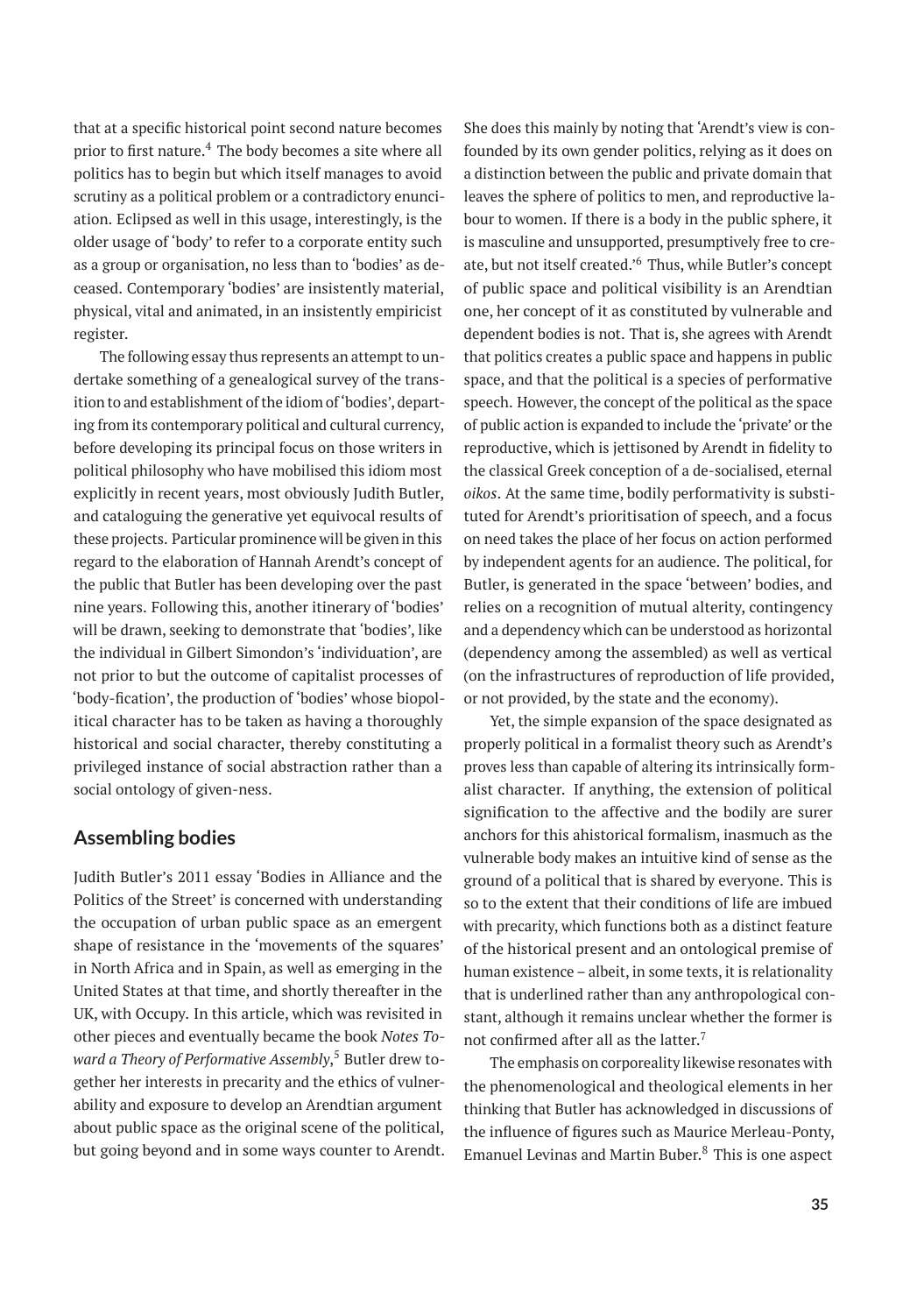

that problematises Butler's move to re-introduce feminist dimensions such as collectivity, dependency, care, and in general, the social and material preconditions of appearance in public as a materialist challenge to Arendt's classicist (or antiquarian) concept of public space. The other is that the politics of vulnerability that is articulated through the needs and dependencies of living bodies is relatively lightly contextualised in socially and historically differentiated terms. The escalating inequities of crisis neoliberalism are sketched in, as well as specific episodes of contemporary protest and the gamut of state repression in which they can be located. In all these iterations, the visibility of living bodies to one another, to mediated witnesses and the state – a visibility which is a public articulation of the commonality of precarity, of exposure, of need – is the bedrock that connects ontological precarity to historical crises of social reproduction, here reformulated as a crisis of representation. The overriding theme of the politics of vulnerability generated thereby is that an acknowledgement of common need, of common dependency, is *already* a 'common' in the sense of a common space of affect, of contestation, and of making a claim on commonly produced wealth and its institutions of governance. Affectability converts invariably into resistance; a resistance which is ethically valorised because it is about ontological precarity, and politically valorised because it is a *common* for all living, but especially human, beings.

The notion that the assembly of bodies is ontologically prior and in constitutive excess to the reasons for the assembly is not unique to Butler. It is a feature also of much thinking around the multitude and other principally but not exclusively post-anarchist approaches that downplay questions of ideology, power or organisation in favour of the dynamic of horizontality as its own end. A substantial degree of political ambiguity attends such a hypothesis, as already noted. Butler concedes this in later work, adding several caveats to the notion of assembly as the privileged site of contemporary politics.<sup>9</sup> These include that assembly can also be in digitally net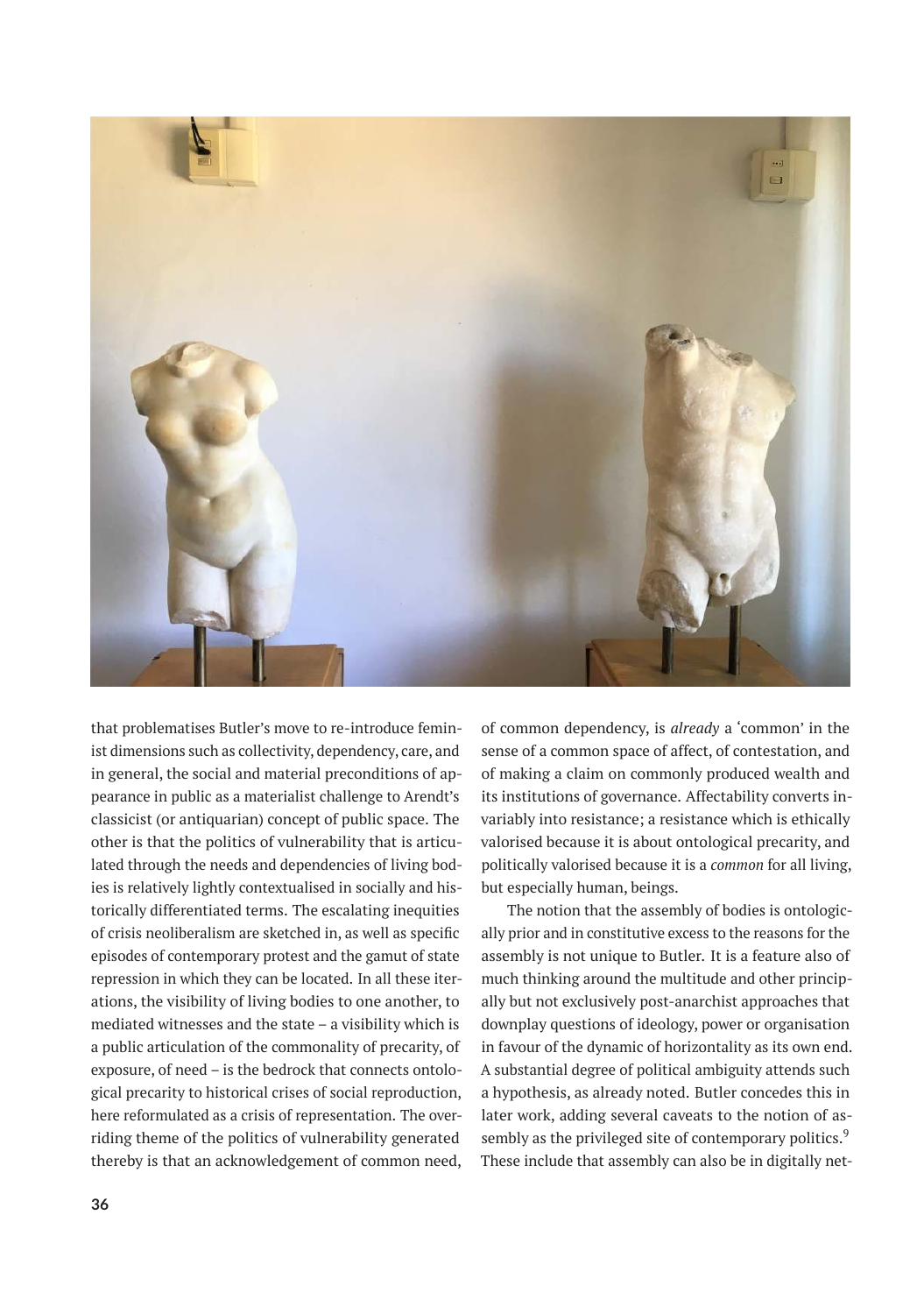worked space or even in sites of incarceration, where the conditions do not permit large peaceful gatherings, and that vulnerability cannot be used as the criterion for making emancipatory political claims given the level of right-wing and neo-fascist backlash which couches its rhetoric precisely in the vocabulary of fear, invasion and defense from the barbaric other, be it marauding refugees or scholars of gender studies. This is not to mention the police officers who cease to feel safe when police impunity in deploying lethal force becomes a matter of popular objection. Finally, drawing on all these caveats, Butler hedges her bets against the optimism of the partisans of the 'multitude' as the political subject to reckon with.<sup>10</sup> Nonetheless, what is not at issue in any of these qualifications is the centrality of *bodies* as the minimal unit of 'the political', only the contingent purpose of their assembly.

In this light, the 'performative theory of assembly's choice to anchor its stakes in'bodies' that generate rather than are contained by public space, which becomes a form of legibility that dramatises the material needs unmet in the society – needs which are both represented and compounded by these forms of collective manifestation – runs the risk of turning these bodies into an example of a 'simple' or 'chaotic abstraction', comparable to the basic notion of 'population' that Karl Marx cites in his discussion of dialectical method.<sup>11</sup> Bodies are depicted as implicated in webs of relationality, but bodies are also a given, insofar as they act precisely as a placeholder for the more complex notions of onto-theological precarity, and asymmetries of 'value' and 'grievability', that for Butler describe the social positioning of bodies in and beyond the site of assembly. 'Bodies' likewise act as placeholders for the often ahistorical notion of 'needs' – bodies have needs, we know what these needs are, and that they are invariant and non-negotiable. Because they are invariant and non-negotiable, their ethical status is equally invariant and non-negotiable; this is how they supply political possibility. So long as a category remains a simple abstraction, it remains a presupposition and not a category which can sustain a concrete process of inquiry capable of generating abstractions with greater analytical traction. As Kevin Floyd reconstructs Marx's method in the *Grundrisse*:

In the two movements Marx describes here, movements leading to the establishment in thought of an internally

differentiated whole, theoretical abstractions are concretised: a chaotic conception of totality is concretised by way of ever simpler abstractions, and then these simple abstractions are themselves concretised in turn through an establishment of their determinate interconnections, through a more complex reconstruction of the totality with which the process began, now understood "as a rich totality of many determinations and relations."<sup>12</sup>

Simple abstractions are often encountered in formalist theories of 'the political', which Butler here, along with Arendt, shares with thinkers such as Chantal Mouffe, Ernesto Laclau, and, to a point, Jacques Rancière. The political has no content because it is a matter of contingency, not of any structural determinacy. While it is not unusual to encounter critiques from Marxist perspectives in response to this tendency, there are other projects, as we will see later, in political and critical theory that also look to the present-day echoes of histories of racialised and gendered commodification to articulate their critiques of the body as a category of self-ownership and a mode of recognition by the state that operates the more efficiently in its violent suspension.

My point is not to diagnose a 'deficit' of materialism at this juncture, since Butler has never located her work within the problematic of historical materialism. Rather it is intended to point to how theoretical engagements with 'bodies' denote a symptomatic anxiety about concreteness in their desire to bypass the materiality of social abstraction in favour of the predicament of the suffering body. An axiom central to liberal political theory can be seen at work here: the space of recognition by the state may be wholly transformed by means of its expansion, and inclusion thus becomes the horizon of transformation. This is the persistent liberalism which, in the language of Stefano Harney and Fred Moten, evacuates the conflictual 'plans' of movements and converts them into the 'policy' of managing the needs of 'abandoned populations', though only so long as any political capital may be yielded thereby.<sup>13</sup> As Butler notes, large groups of people assembling in public space can also provide legitimation to states, as a testimony to the freedom of assembly in ostensibly democratic polities. $^{14}$ Consequently, it is only the footage of police assault that can undermine the use-value of assembly in this register of legitimation. Naturally, it is the abused body which performs as the index of political legibility in this case,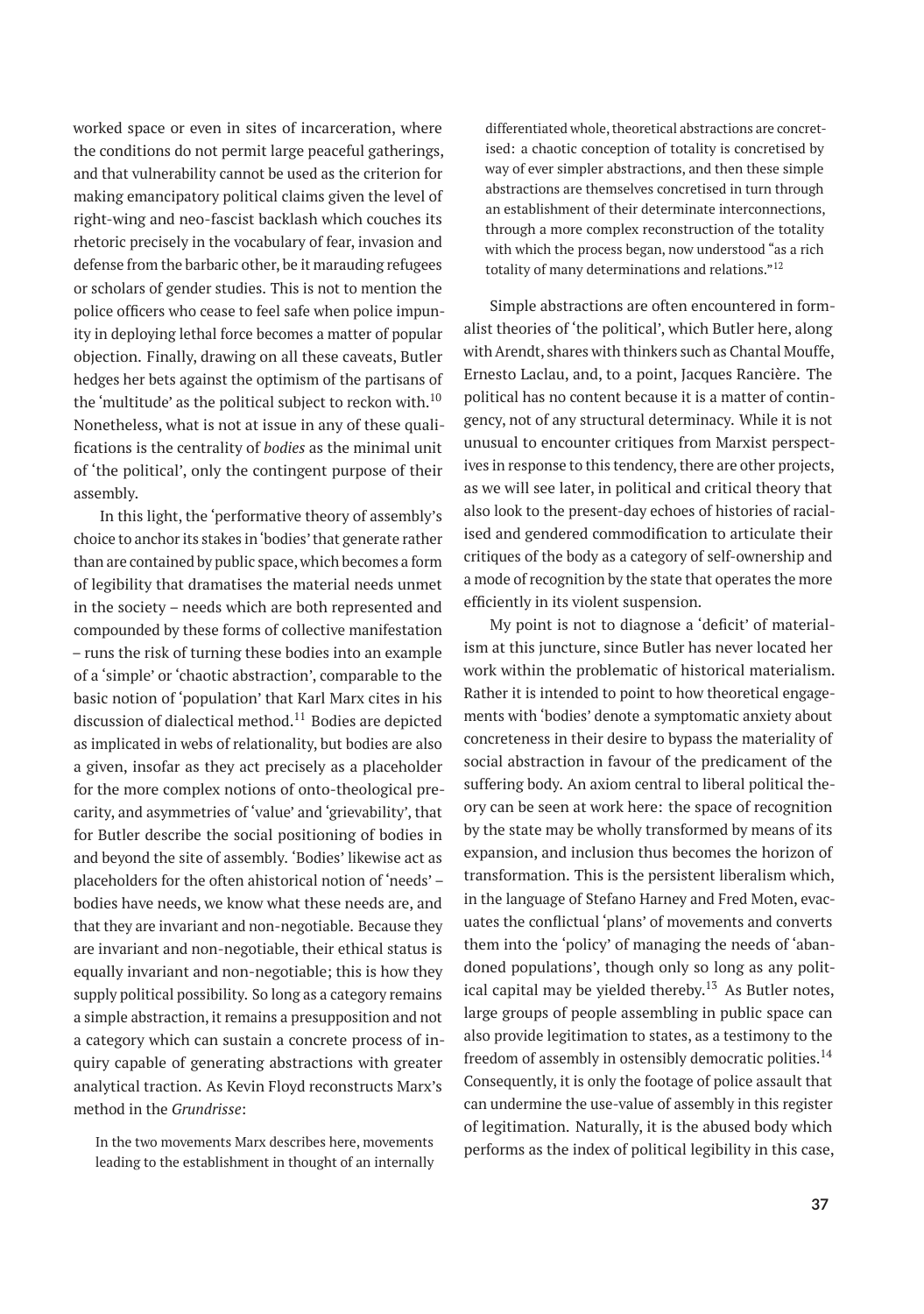just as the speaking body performed in the other one.

The notion that emancipatory political thinking departs from bodies, or *the* body, is of course not altogether new. Indeed, a longer genealogy of this tendency would have to include all politicisations of the body, which encompasses pretty much any resistant or revolutionary movement, particularly those 'new social movements' which were motivated by their common address to people whose bodies were stigmatised through race, gender, sexuality or ability. The stronger meaning of 'the personal is political' always gestured to the somatic. Yet in the trajectory of Butler's own thought, and her relationship to feminist and queer theory, there is a curious development in this regard, which can only be very briefly recapitulated here.

*Bodies That Matter* was published in 1993, in part as a corrective to a certain reception of *Gender Trouble*. 15 If that text was deemed to be in danger of 'losing the body', in all its intractability and materiality, within a generalised notion of linguistic performance, with the second book Butler was concerned not with conjuring the tenuous self-evidence of 'the body' back onto the scene, but rather with developing a concept of the body as constructed, in alignment with the project of dismantling the established division between a socially constructed gender and a pre-discursive sex. The body as an inscribable surface which was not natural or prior to discourse, and, at least in this sense, incapable of serving as an ontological redoubt for a politics of resistance, was equally informed by the deconstructive framework of Derrida – and it is deconstruction that she mobilises against an unreflected or idealist concept of 'social construction'<sup>16</sup> – and by the power/knowledge framework of Foucault, with its examination of how the production of 'regulatory constraints' such as bodily and gender norms comes to be experienced as the most natural, unmediated and *material* thing in the world by the subject. These 'regulatory norms' evoke a materiality which is an effect of power; more succinctly, something like a corporeality or a materiality of the body (and its sex) cannot be conceived apart from the 'materialisation processes' activated by the meshwork of power. In a salient phrase, Butler calls power 'a constrained and iterative production', and it is in the margins of error and disruption *between* iterations that there is political agency for any individual or collective, which can capture those margins as significant

difference (as mattering), against the repetition of the same, timeless norm: 'an enabling disruption, the occasion for a radical rearticulation of the symbolic horizon in which bodies come to matter at all'.<sup>17</sup>

However, in this reading the distinction between construction and production does not come into focus, and there is a similar implicitness to the ontological gap between a re-articulation and a transformation of the 'horizon' in which a body registers as a body (as opposed to an abject or deformed 'thing' projected as deviant), and how it comes to discursively and socially 'matter'. In the two and a half decades since the publication of *Bodies That Matter*, Butler's preoccupations have shifted, to a degree, although much has also remained consistent, such as the founding deconstructive gesture that subsumes the political in the ethical.

This trajectory is complicated, though not diverted, by the broad proximity of the account in *Bodies That Matter*, as already noted, with Foucault's accounts of biopolitics in its moment of focusing on the disciplinary implementation of norms, rather than the later, more emphatically ethical tenor of the 'care of the self' writings. With that in mind, it is still important to inquire how it is that we go from the body as the construction of discursive power effects to a political theory, or a description of political performativity, in which 'bodies', whether taken as 'units in space' or as artefacts of a primary relationality, become *de facto* signifiers of agency and authenticity for any politics whatsoever. Surprisingly, the ultimate stakes of a critique of representation turn out to be the dismantling of the traces of representation carried by the idiom of 'people' or 'persons' in order to arrive, simply, at 'bodies' as such – presumed to be living (not dead) and human (not animal or machinic in an everyday sense) but otherwise free of any determinations or residual dualisms.

#### **Weaker together**

Foucault's discussions of the governance of populations as biological entities, in a way unprecedented enough as to be one of the distinctive marks of (European, national, colonial) modernity, is the source for most mobilisations of the concept of 'biopolitics' in recent theory. The concept of biopolitics makes the explicit linkage between economy and living capacity as the secret theo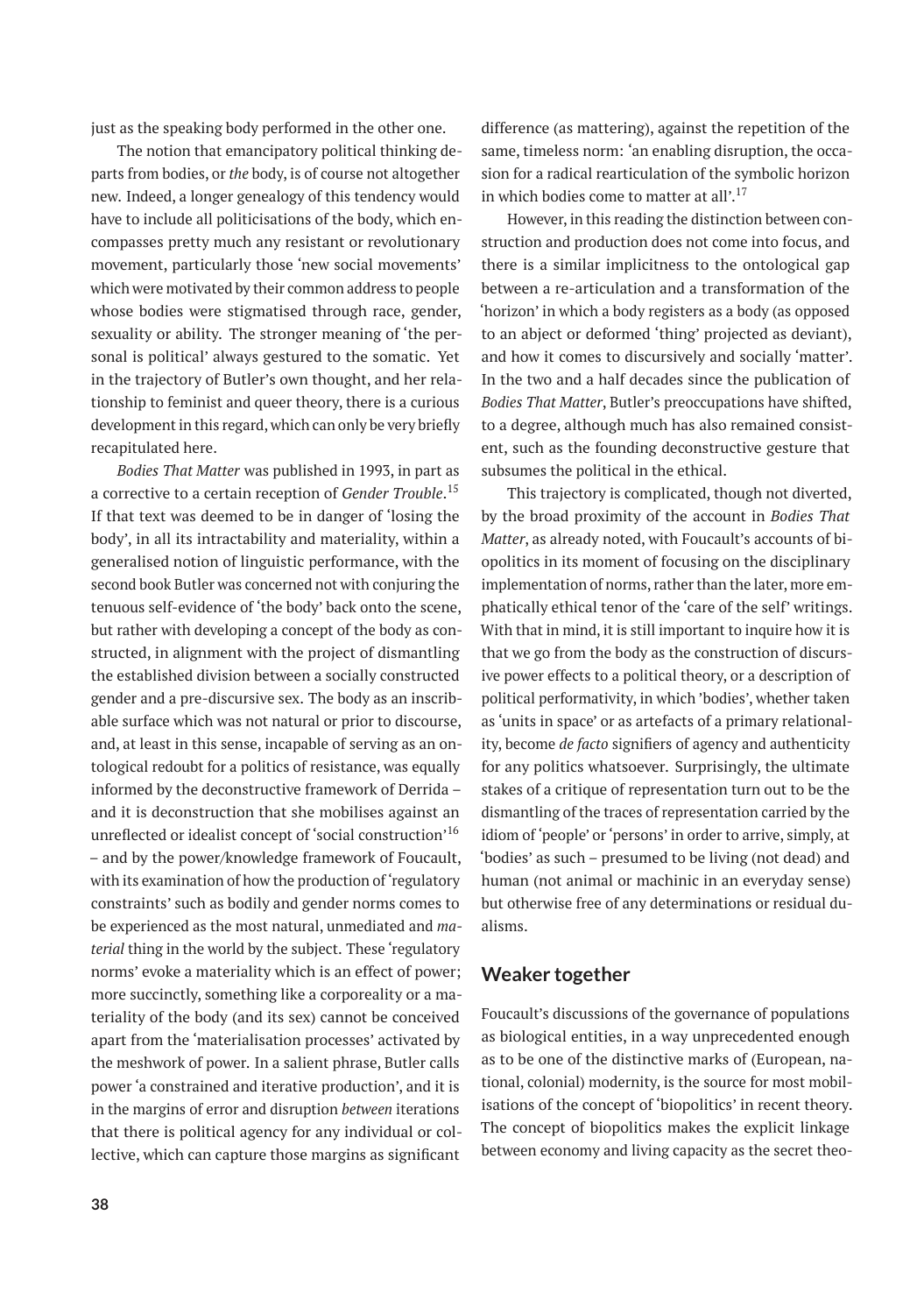logy of the secular modern state, differentially applied to the de-valorised positions of women and enslaved or colonised subjects, although this is not a point explicitly developed by Foucault.<sup>18</sup> The recent terminology of 'bodies' seems like a working-out or an internalisation of these ideas as they have pervaded the academy and radical politics in the past few decades, alongside a number of feminist, queer and intersectional critiques of the control, management and production of bodies which in large part remain at the level of acknowledgement of a predicament rather than engaging in close historicisations; that is, which remain at the level of simple abstraction as outlined above. Yes, we are bodies, obviously, and no, 'we do not want to be governed like that', in Foucault's well-known phrase.

Notable in such a 'domestication' of Foucault's thesis of biopolitics is the bracketing of his own close historicisations, from the attention to capitalist requirements of labour discipline in *Discipline and Punish, Madness and Civilisation,*<sup>19</sup> or the emergence of 'the body' and 'bodies' as a terrain of class antagonism in nineteenth-century Europe in the first volume of *History of Sexuality*:

There is little question that one of the primordial forms of class consciousness is the affirmation of the body, at least this was the case for the bourgeoisie during the 18th century. It converted the blue blood of the nobles into a sound organism and a healthy sexuality. One understands why it took such a long time and was so unwilling to acknowledge that other classes had a body and a sexprecisely those classes it was exploiting. ... Conflicts were necessary (in particular, conflicts over urban space: cohabitation, proximity, contamination, epidemics, such as the cholera outbreak of 1832, or again, prostitution and venereal diseases) in order for the proletariat to be granted a body and a sexuality.<sup>20</sup>

From an assertion of eugenic and social supremacy – the fitness to reproduce - the body nowadays seems to behave more legibly as a cipher for deprivation, and, in its declinations as 'surplus population' or 'wageless life', $^{21}$  it comes to stand in for the failure of reproduction as a survival strategy. Rather than the 'Body-without-Organs' of Deleuze and Guattari, as a vector of liberation de-linked from the natural teleologies of biological function and self-containment, there is something residual about the body figured thus. Bodies gathering in space, which exhibit their vulnerability as a kind of 'public secret' of crisis-capitalist ordinariness, seem, at the same time, to

be exhibiting an acute loss of function; a sort of ultimate de-skilling, where neither labour nor political subjectivity can be found to avert the scandal of unsupported existence.

Butler's claim is that it is the melding of individualised, private and embodied troubles into public matters through the appearance of the many in the street which opens up a political space where it had long been foreclosed. The principal argument is that it is the dramatisation of collective vulnerability in this appearing – a set of structural vulnerabilities made literal by physically coming to and remaining in public spaces mediated by the violence of ownership, policing and damaged social relations, not to mention weather – that is the ground of the political. It is the sheer fact of 'bodies assembling' and making themselves visible, audible, impossible to ignore, prior to and constitutively in excess of any particular or general political demand. Thus, it is 'induced precarity' – a category which has latterly supplanted more prosaic terms such as 'capitalism' in Butler's vocabulary – that brings people together. In a sort of Heideggerian equality of 'being-towards-death', equally precarious, equally exposed, bodies themselves assemble, setting the scene for a new solidarity of precarity – an alliance of weakness, an equal and indivisible interest in improving their conditions of survival.

It is the very irreducibility of this ontological precarity of being a body among other bodies that, for Butler, prevents the conception from being re-routed into, as already noted, parts of the political spectrum less palatable to emancipatory, radically democratic desires. In her account, nationalist forms of togetherness need the minimal dualism of a 'people' who will affirm their collective strength against both a treacherous or absent sovereign and the invaders, as in her example of Pegida's slogan, recycled from East German anti-systemic movements of the 1980s, 'We are the people'.<sup>22</sup> An assembly of bodies, on the other hand, is impervious to such chauvinism, since it is predicated on weakness, although questions would still linger about whether the line between these identifications is quite so decisive as Butler implies, and whether 'bodies' can be said to constitute a type of identification at all.

Is anomie combined anomie overcome? Such a delineation of an unmediated vulnerability whose power stems from the sheer fact of coming together has a clari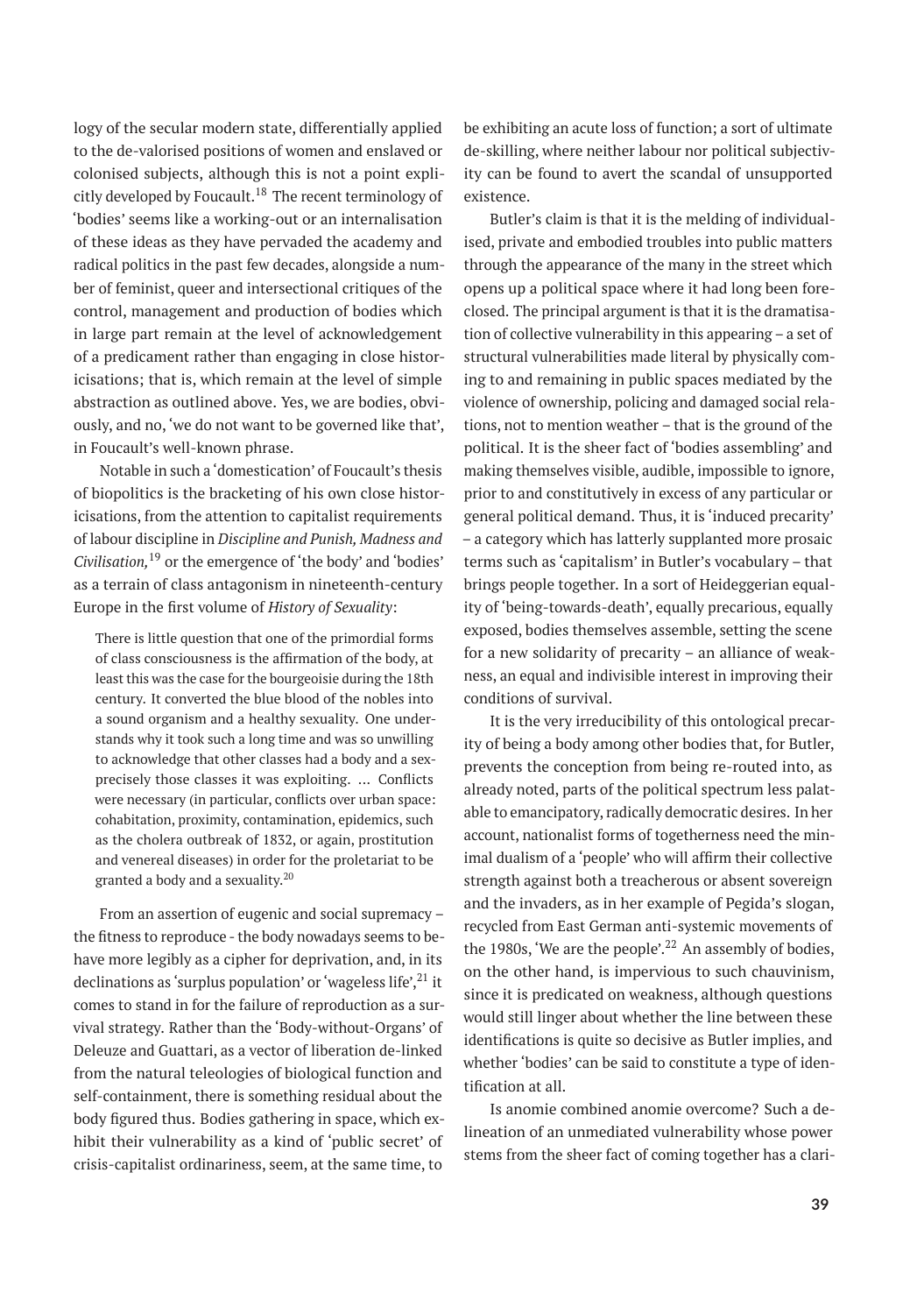fying effect when considering the power of mass movements *as a mass*, in the way Marx describes the extra power and ability generated by the co-operation of many workers in a factory. But, as with Joshua Clover's periodisation of 'riots' as the ideal-typical form of revolutionary practice in the present,  $2<sup>3</sup>$  this vision of a no-demands movement has a very circumscribed historical purchase, perhaps beginning in 2009, with the university occupations on the West Coast, and concluding with Occupy in 2011. The 'movements of the squares' fit it to a degree, though there the situation could be better described as a proliferation rather than absence of demands. It would be a stretch, however, to describe the itinerary of the past decade – ongoing insurrection in Hong Kong, Chile and Lebanon, the student strikes in Quebec, the movements of Palestinians against the separation wall, Black Lives Matter, or Extinction Rebellion, to cite just a few of the most-publicised recent instances of street politics – as primarily about the congregation of vulnerable and dependent bodies as a form of suasion to an uncaring capital and state. Moreover, bodily exposure, understood as a norm-breaking rather than norm-affirming practice, can be quite a truculent approach – just ask the rural women protesters in Nigeria's Igboland who halted the construction of an oil terminal in 2002 in part by means of this long-established tactic, a tactic that has been applied in multiple contexts where exposure is seen as an act of defiance rather than appeal.<sup>24</sup>

### **Vulner-***ability***?**

The currency of bodies risks getting 'dis-embodied', or at least de-contextualised, if we stop at the borders of Butler's own recent trajectory and do not attend to its embedding in a larger sphere of reference and a 'common sense' on the liberal and progressive left, one which looks for both authenticity and popular political traction in the idiom of vulnerability. A new political realism announces itself here: a realism of the fragile, suffering body. As Robin D.G. Kelley has recently noted, the vulnerable body becomes a cipher of sorrow or, alternatively (in the white imagination), threat, which is made to 'increasingly stand in for actual people with names, experiences, dreams, and desires.'<sup>25</sup> Kelley suggests that the idiom of 'bodies' is not one that enhances concreteness and mutual understanding but that it is metaphysical, or fosters

metaphysical explanations for everyday experience; one which Asad Haider has compared to 'afro-pessimist' theory's postulate of a universal, that is, ahistorical and planetary 'antiblackness'.

The lexicon of 'bodies' is now widespread enough to have become prevalent in cultural and art institutional spaces, particularly ones that wish to immunise themselves against a more reflexive and, presumably, discomfiting inquiry into their own elite conditions of possibility, and related issues of constitutive exclusion. Exemplary here, in an artworld context, is when documenta 14 curator Adam Szymczyk notes that the political salience of refugees registers as 'those who have nothing but their bodies', and who exert a call on representational strategies in the art field to once more turn to 'realism … as dealing with facts of biological and individual existence, with people who are suffering here and now from some kind of trauma or oppression.<sup>26</sup> Szymczyk is interested in bodies as sites of inscription or bodies as signs, as emblems of a geopolitical crisis. If migratory movements are seen as composed of desperate masses travelling with 'nothing but their bodies', why not a 'Parliament of Bodies' as a suitable allegory for austerity-stricken times when politics has definitely 'failed', turning into a standoff between a property-less 'rabble' and the police? $2^{27}$ 

A rhetorical nod to these and other outcasts from neoliberal security is the kind of gesture which is now habitual for the global institutions of contemporary art and which was reflected more controversially in the last documenta's double location in Kassel and in Athens. In turn, Kuo notes that Szymczyk's title is in pointed contrast to the 'thing-orientation' of other trends in recent theory, such as Bruno Latour's 2005 'Parliament of Things'. Here, the invocation of 'bodies' suggests that politics have been invited back into an arena of fetishism in a gesture partaking as much of constitution as of pathos, with the hope of sublating the polarisations of the situation of holding the documenta in Athens in an overall attention to the vulnerability that equally connects all bodies. Again, it is the projection of a political collectivity united by the sheer fact of exposure to harm (a strikingly uniform one, here), in other words, the undialectically biopolitical nature of this notion of bodies, which both takes power – Parliament - and evacuates power in the same moment, turning to appeal to a protective sovereign in the common fact of humiliating weakness – or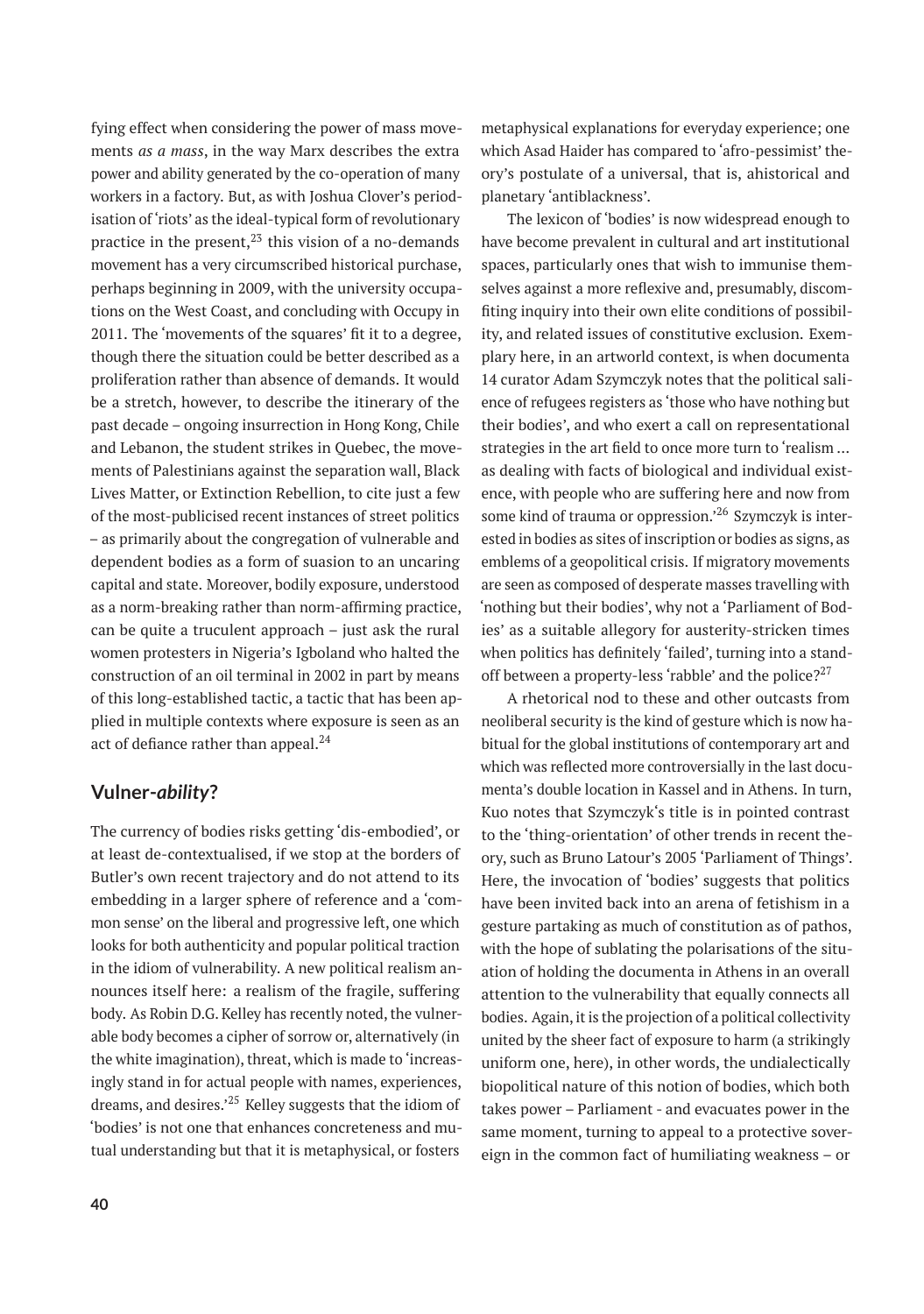to one another's empathy, undivided by antagonisms of property, race, gender or legal status. As the artist Jonas Staal, notes, in a paraphrase of Butler, 'This means that the collective gathering of bodies in the form of an assembly is an inherent act of resistance against the lack of care that a given regime provides to these bodies.'<sup>28</sup>

The terminology of 'bodies' seems almost unimaginable as a simple abstraction, given its address to immediacy and direct experience of the world *on one's skin*. Yet this is perhaps why it functions so adroitly as such an abstraction, in turn making the relation between experience and the pervasive social abstractions of contemporary capitalist life unimaginable, if all experience is direct and the somatic is immediately, indeterminately political. The only mediation whose presence is still desirable, it seems, is that of the art institution. But the disavowal of mediation in favour of the insistent, 'inherent resistance' of needs can be said to raise the question of realism in another key.

Political 'realism' has an unsavoury reputation in the history of the left, but it does come into the picture any time the exceptionally durable but reality-deficient supposition that equates the urgency of needs and the triggering of revolutionary social change is invoked. Such a 'functionalism' or 'economism' is the most characteristic guise of the rejection of political mediation in the history of the revolutionary left and its theoretical engagements in favour of a unilinear determinism that sustains neither historical nor conceptual scrutiny. At the same time, a history of reflection on the notion of 'need' as a social concept in critical thought, as already noted above, is long overdue. $^{29}$  The simple abstraction of 'need in general' can be paralleled to the self-evidence of 'bodies' (in general) as an elision of the specifically social (or, as Marx put it, 'historical and moral') determination of the 'most pressing, most undeniable', specifically in an era when algorithmic governance and untrammelled extraction across the social, cognitive and ecological spectrum means that the needs of capital to valorise, and that of humans and other life to survive, come to seem nearly inextricable in practice, if absolutely opposed in fact.

Returning to Butler, we can note that even if bodies are perceived as relational to infrastructures of care and reproduction, this relationality is politically valuable insofar as it is a source of dependency, not a source of power or of antagonism. These fundamentally biological

units seem to have no political dimension besides this dependency, much less conflicting interests. Although significantly outside the parameters of the intentions of Butler and other advocates for a politics of vulnerability, there are relevant overlaps here with the field of 'humanitarian reason' which has been subject to various critiques over the past several decades. Accused of de-politicisation, or, at best a managerial, technocratic or solution-oriented politics, analysis of international human rights-driven approaches to crisis means engaging with the politics of management on the global scale, through its interfaces in the NGO complex and how it manages the 'bare lives' of those excluded from political subjectivity through their established status as permanently on the brink of death and needing to be rescued.



An inquiry into the origin of the lexicon of 'bodies' in the radical political and cultural imagination discloses multiple origins, and human rights discourses should not be left out of the picture. Didier Fassin observes on this point that 'Humanitarian reason pays more attention to the biological life of the destitute and unfortunate, the life in the name of which they are given aid, than to their biographical life, the life through which they could, independently, give a meaning to their own existence.<sup>'30</sup>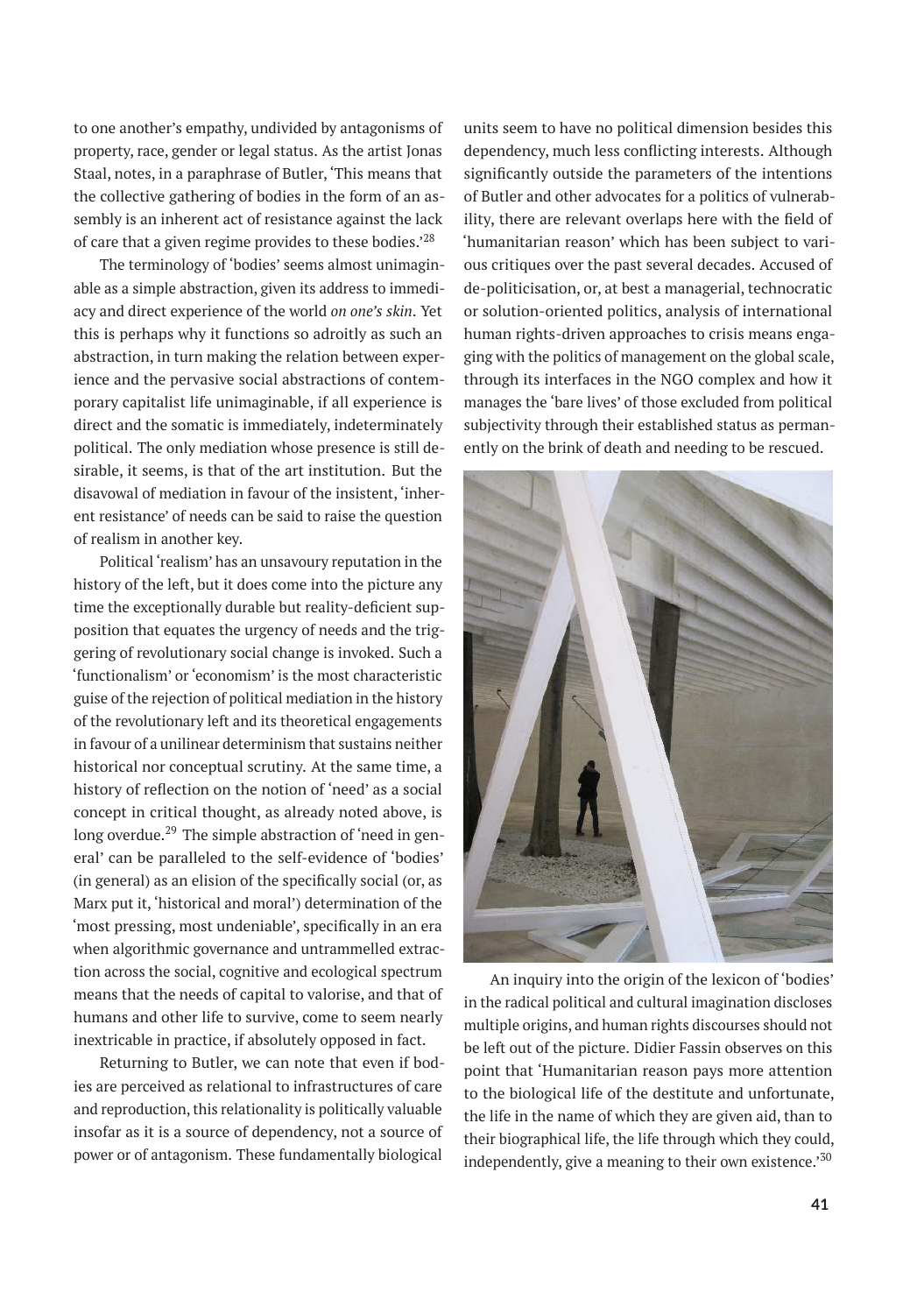It is a short step from bracketing the political subjectivity of precarious bodies, inasmuch as they can present any demands that posit a form of collective subjectivity, whether propositional or antagonistic or both, which cannot be re-routed back through those bodies as their ultimate source of authority, to bracketing the political subjectivity and social relations of populations displaced by conflict the better to 'save' their precarious lives. How this biopolitical suspension of any life but that of administered bareness works in the context of truth and reconciliation processes is engaged by the legal scholar Josh Bowsher, who suggests that the neoliberal imperative of risk management forms the common thread between the 'passive victim' and the 'entrepreneurial subject'.<sup>31</sup>

# **How do you recognise a productive body?**

So far, I have been concerned to pursue a dual-track inquiry into how 'bodies' are produced as a critical and discursive category, as well as what produces 'bodies' as a kind of non-universal universality that can be made to resonate across difference, precisely to the detriment of all political or ontological universalisms. In this final section, I will emphasise the latter – what produces bodies, and how bodies are made to produce.

The body, in the singular as in the plural, as a talisman of political performativity in a political and existential context characterised by individualisation, by individualised risk, and hence appearing as a 'simple aggregate' of precarity, is not simply a problem for thought, and its translations into ethical and aesthetic registers with equivocal implications. As already discussed, narratives which prioritise abstractions such as bodies and their needs are impelled by an *anti-abstracting* desire in the hope of arriving at something properly urgent and undeniable, without having to take the detour through subjectivity or antagonism. In this they rehearse, from the anti-authoritarian left, Foucault's account of the emergence of biopolitics as population management by the state, and all management as ineradicably biopolitical. But their focus on the demands of individuals before the state for the conditions which would allow them to have 'liveable lives' contains an important kernel of truth.

Capitalism is of course composed of isolated bodies, in production, in consumption, in reproduction. The body as a unit of labour power, that peculiar commodity which one both has and is, and one which, like any commodity, is in competition with all other commodities, comes in for consideration here. Biopolitics is an important reference for another reason; though Foucault has intermittently appeared in this analysis, it is in the mostly unheralded early 1970s work of Francois Guéry and Didier Deleule, *The Productive Body*, that the modern idiom of the body emerges as a naturalising, symptomatic one – one that is mediated by capitalist social relations such as the division of labour and the competition of capitals.<sup>32</sup> Guéry and Deleule's ideas are elaborated as a singular fusion of Marx and Foucault, $33$  and set out from the start in polemical dialogue with Althusser, specifically with his division between ideology and science, and his concept of interpellation. Rather than focusing on how a cop's interception creates the subject, Guéry is more interested in how private property creates a cop with the right to intercept.

Guéry and Deleule's text, published initially as two separate essays, and translated in 2014 as one volume, extends commodity fetishism to all of society, and specifically to its concept of the body. 'Mind' and 'body' are both seen as reifications of capitalist social and productive relations, separated to create space for management as an agency of subsumption in industrial production. 'The body' is an artefact of individualising social relations produced by capitalist competition, which splits the social body into individualised productive bodies, and by real subsumption, which amplifies the division between mental and manual labour:

As workers become easier to hire and fire, they are increasingly compelled to compete against one another and to consent to work for less money than others. This competition makes it seem to workers that they do not belong to a class or "social body," but must rely on their individual self or "biological body." Hence the "productive body" that has been created initially in the factory makes the biological body seem more important than the social body. As the work process becomes segmented, structural forces lead workers to begin to see themselves in terms of individual rather than group interests and demands.<sup>34</sup>

This evocation of a social dismemberment functional to domination and exploitation could be read alongside Marx's accounts of the structural as well as literal dismemberment of the worker's body by industrial ma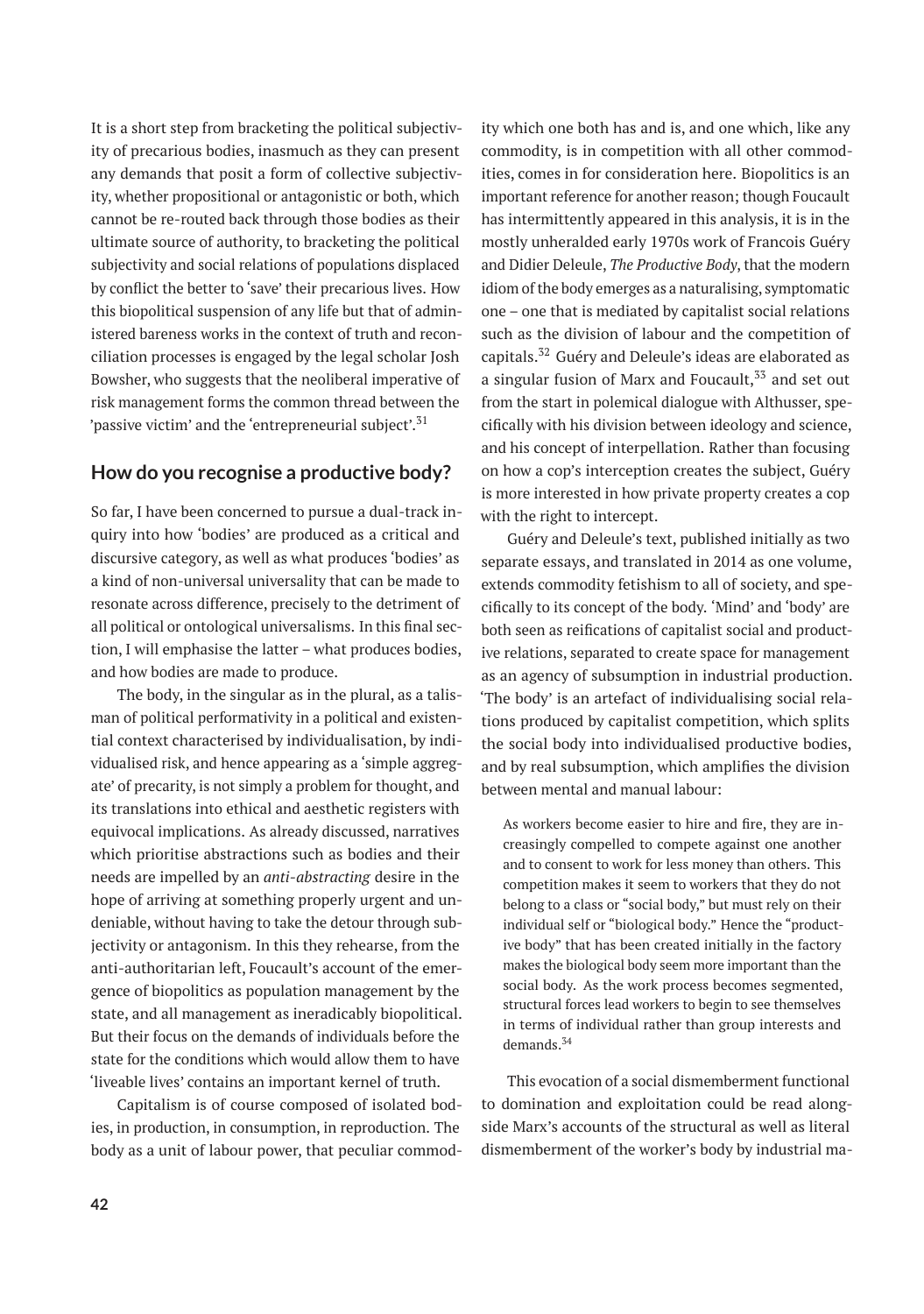chines: the body for the capitalist as an aggregation of muscles and nerves, as well as, today, an aggregation at a more molecular level: the quantified self.<sup>35</sup> In light of this thought of consumption as a latter-day extractive scene for the productive body, Butler's 'precarious assembly' can also be revisited: deprived of their individual purpose as productive (exploited) bodies, without a social body to fall back on, they are exposed to the harm attendant on being barred from access to the means of consumption, that is, to the means of physical reproduction.

Of course, the 'productiveness' of indebted populations, institutions and states for the international financial system, through all the scales of petty extraction that a terminally stagnant capitalism deploys,  $36$  could be useful as a corollary in updating the optic of Guéry and Deleule. This would note how exploitation of surplus labour is re-configured when systemic doldrums are such that extraction – in which industrial and financial processes of stripping already accumulated value prevail - is the main engine of accumulation rather than production.<sup>37</sup> Here we can clearly see, as Neilson and Mezzadra show, the intensification of work alongside the expansion of precarity and unemployment, the slashing of wages and social welfare, the privatisation of state and community commons, the militarisation of social life, and financialised primitive accumulation through debt personal and sovereign, as points in the same process. Concomitantly, the era of surplus population and 'wageless life' is one where there is a post-labour reification of the body, as vulnerable or threatening in itself – to be deflected, or accumulated out of sight – rather than a bearer of skills or potentials which can only be realised in connection with a social ensemble, be it a capitalist production unit or another collective form of life.

This move to project a unity, on the one hand, and an absolute irreducibility, on the other, this contemporary body without qualities, so to speak, needs to be examined further. Feminist labour scholar Melissa Wright, for example, is interested in how the bodies of women workers, especially those employed in electronics assembly in Mexico and China, come to represent, at the same time, tremendous value – employed in great numbers, admired for their docility, patience, nimble fingers, etc. – and the acme of waste and disposability for the transnational proprietors and managers of the companies in

question. (The social expression of the latter runs from reluctance to train or promote transient pools of 'girls' to the endemic murders of factory worker women and girls in Ciudad Juárez and elsewhere in Northern Mexico in the 1990s and early 2000s.)<sup>38</sup> Clearly there is no body in this equation without a certain kind of subjectivity – deficient, passive, adaptable – being associated with it, and Wright wants to emphasise that just as we are used to the critical vocabulary of the production of subjectivity as a feminist and materialist line of inquiry, we should also be asking how these bodies are produced, or, perhaps more aptly, 'manufactured' on the global factory floor of the gendered and racialised capitalist division of labour. Just as there is an abstraction of 'labour' as use value for capital, or the seller of the special commodity of labour power which Marx called variable capital and which contemporary apologists call human capital, the body that is the bearer of this labour power is also an abstraction insofar as it is produced in a specific social relationship characterised by the homogenising and unifying form of value. As Wright puts it:

The disposable third world woman's body is not the same as the one that women workers bring into the workplace. Rather, it is a body manufactured during the labour process via discourses that combine bits and pieces of workers' bodies with industrial processes and managerial expectations. […] this discursive production of the materially disposable third world woman's body does not, however, focus exclusively on the manufacturing of solely female bodies. It is a discursive process in which material entities cohere around an array of differences, such as first world/third world, female/male, valuable/disposable, and other traits often paired as binary opposites.<sup>39</sup>

Here we see that the common unit of analysis does not begin with a body or with bodies but *arrives* there. It is rather the crude empiricism of the boss, the owner and the manager – not to mention some academics – which begins and usually ends with bodies, bodies which come complete with subjectivities appropriate to and determined by the status of the disposable yet ultra-profitable exploited body, bound by gender and something called culture to occupy its allotted place. By contrast, the (gendered) bodies determined to be capable of advancing in the workplace hierarchy become individuated, bearers of skills and destinies *in principle* incalculable, hence not to be used up and discarded. This opens up a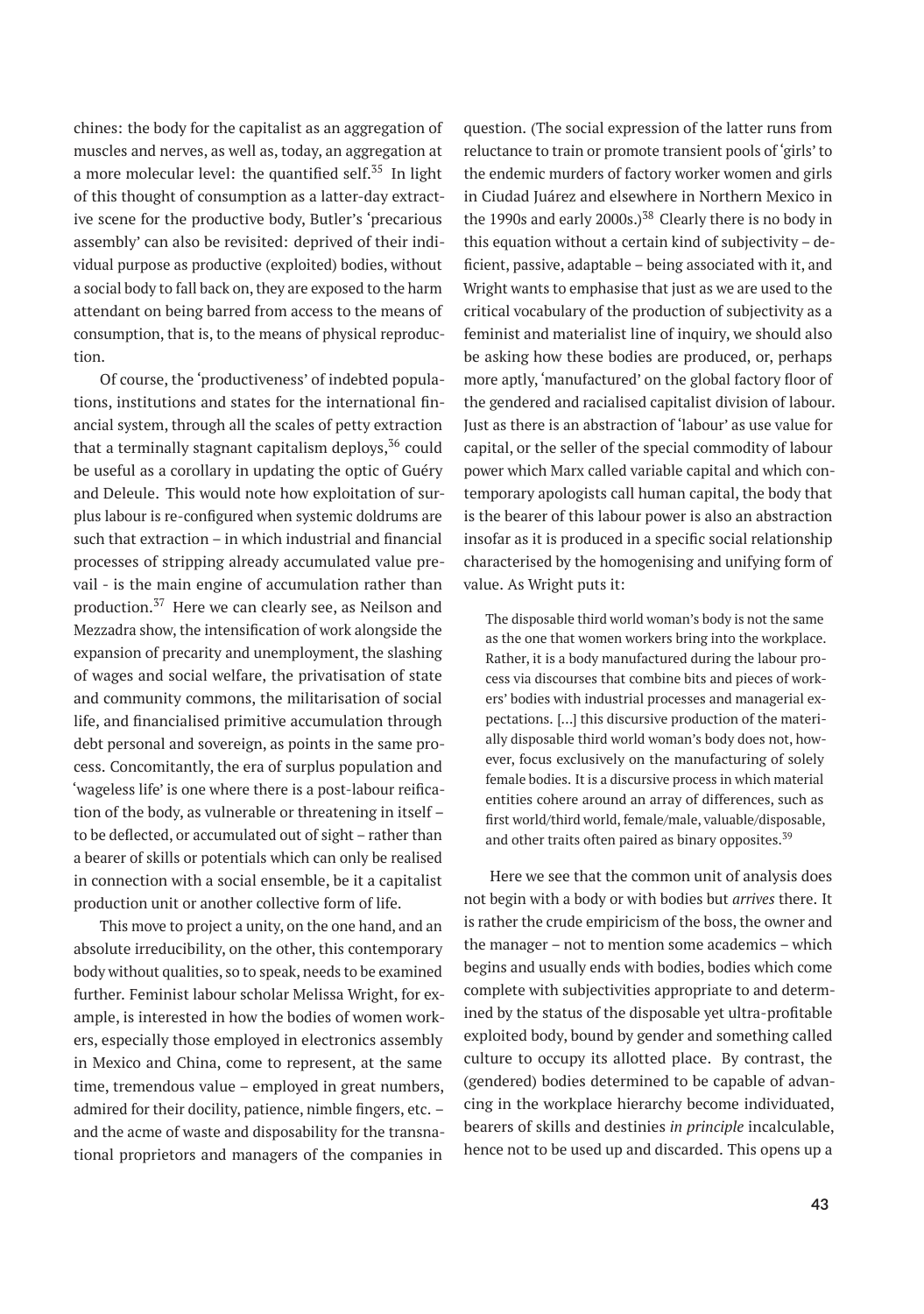certain class relation of 'the body' comfortably anchored in the modern dualism that Guéry and Deleule specified as an artefact of a specific mode of production.

The Marxist and autonomist feminist impulse to attribute value production to bodies who are not recognised as engaging in 'official' channels of it, such as wage labour, is meant as a political gesture to centre reproductive labour. Yet, as Kevin Floyd notes, in his important analysis of the conjunction between an autonomist notion of the ubiquity of value production and extractive financialisation, this can lead to some tricky areas, such as biological materiality – tissues, cells, surrogate wombs - being seen as both a subject of labour and immanently value-productive, as soon as it appears under the commercial conditions of the biotech industry. For Floyd, the drive to read entities as bodies, these bodies as labouring, and their labour as value-productive, is to mis-identify 'the mediated capacities of capital' as 'the immediate capacities of labour'.<sup>40</sup> After all, for whom is labour the centre of the universe, source of all value, be it through work or debt? For capital. Who more than anything desires labour to be more and more productive, leading Marx to say that 'the notion of a productive labourer implies not merely a relation between work and useful effect, between labourer and product of labour, but also a specific, social relation of production, a relation that has sprung up historically and stamps the labourer as the direct means of creating surplus-value. To be a productive labourer is, therefore, not a piece of luck, but a misfortune'?<sup>41</sup> Beyond the ideological dimensions of productivity as an attribute of bodies here, there is the issue that it is not value-producing labour which is expanding but, rather, value-extracting capital in relation to labour and life seen increasingly as surplus to its requirements and as waste to be managed and maintained in docility, if not exported and killed.

A final question as regards the claims to the universality of the notion of a living body and the politics of its defence can be found in the work of Ann Anagnost, who discusses the 'corporeal politics of quality' or *suzhi*, in the emergent Chinese middle classes.<sup>42</sup> *Suzhi* is an intangible quality of breeding, education, an elixir of both social and human capital, as it were, from which surplus populations are debarred, and which must be carefully cultivated and hoarded by the urban bourgeoisie. Anagnost writes incisively about value as something

which *travels* between different classes of bodies, with *suzhi* as an index of the changing relationship between value and bodies once rapid marketisation poses human life as the frontier for capital accumulation. In a strange disintermediation between labour and capital, she suggests that the extraction of value from one set of bodies is accumulated in another. This is a description that is uncanny, because it could be re-purposed to describe any type of direct domination (domestic service relations, chattel slavery...) but is actually being used to describe the transference of human capital –'quality'– from those who have none to those who need it to maintain their class position. It is the double vision of this attempt to think the transfer of surplus labour from devalued body to the value-added body that contributes to the uncanniness, grounded in Marx's framing of value as 'differential' rather than substantial.

# **Coda**

Does the diagnosis of 'bodies' as a disavowed form of abstraction that is both hegemonic within, yet inadequate to, the kinds of political subjectivity demanded by the present require us to invest in a counter-concept of subjectivity closer to universalism? Or will any resort to universalism signal a lapse into the presumptive common access to 'the human' practically denied by the existence of so many today, and for a long time, as capitalism's surplus and modernity's waste?

What this essay's itinerary through the ontologisation of vulnerability in the contemporary political idiom of 'bodies' has sought to demonstrate is that the concept has both a specific valence in the current moment and the recent past, and that it points to an abiding tendency in critical theory to blend 'first' and 'second' nature, and to mimetically adopt current forms of domination as the only conceivable forms in which emancipation can be imagined. In a very real sense, this expresses the overdetermination of emancipatory politics by such forms of domination, and the mimetic response to them that emerges for reasons of pragmatism as well as reasons of conviction. However, a close attention to *how* such forms get overdetermined, which is to say, how bodies are produced by means that further the ends of capitalist accumulation and population management, opens up an area which not only promises to undermine the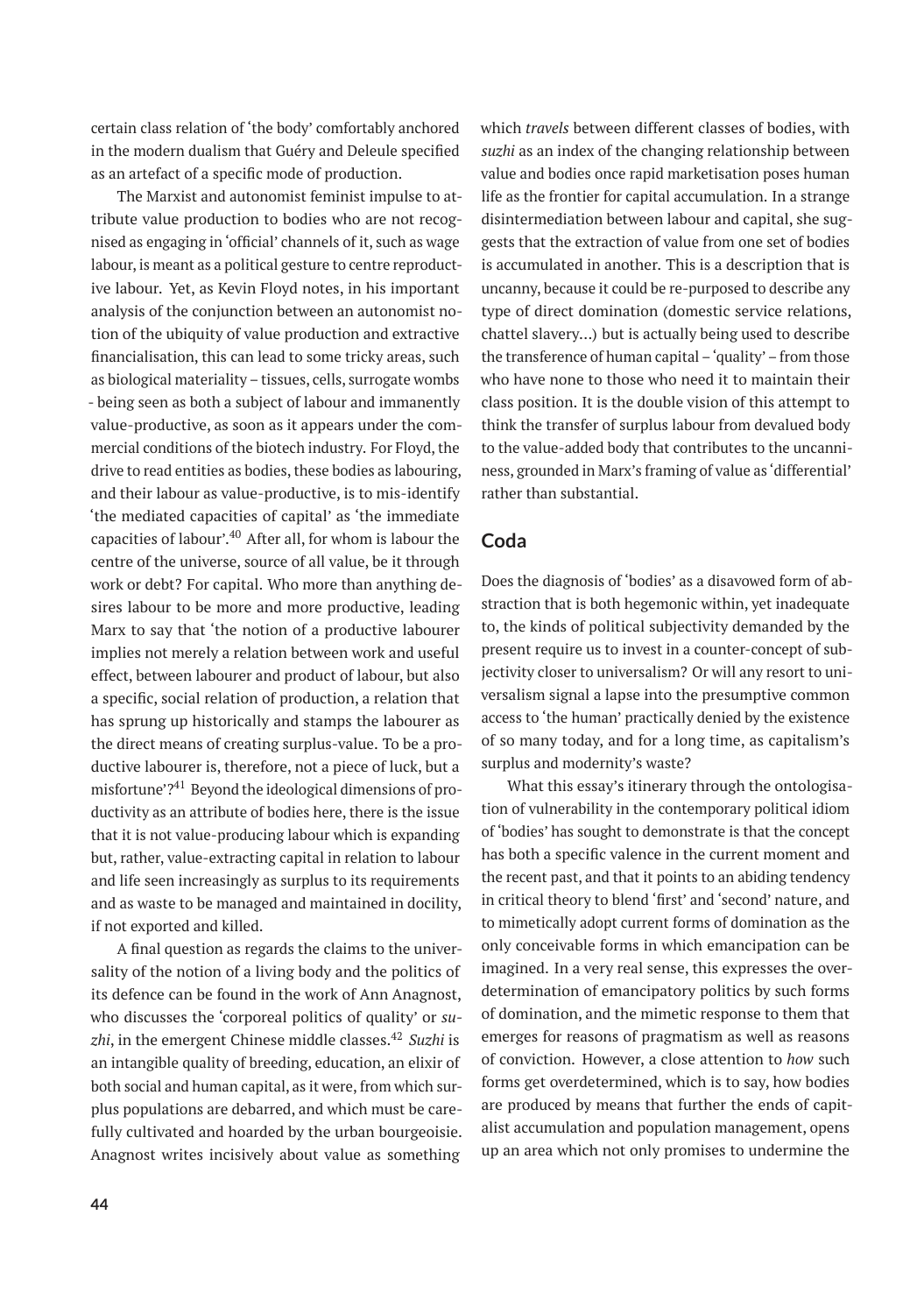'abstraction-phobia' and thus the genres of liberalism that liberation politics today remain open to, but to get a handle on what other bodies are possible if these are seen as the consequence, rather than the precondition, of a socially and historically mediated mode of production. This, in turn, may be capable of redefining the political salience of experience as something collective, intractable and principally indeterminate rather than self-asserting, self-owning and claim-making.

While only being able to gesture to the field in which the question should be located, it has been this article's aim to show that the discourse of 'bodies', with its burden of naturalisation and proprietorial integrity, can be seen to form a hindrance to discovering what the political implications of that negation might be. An ontologised politics of vulnerable bodies can offer no resources apart from the connections of dependence between them and the extractive forces to which they appeal – which are either their own forces, alienated, or an external repressive agency. Thus recognition becomes the sole claim to amelioration possible to articulate here, since no other collective power, no form of social invention is conceivable, only relentless exposure (to harm, to one another) and the inescapability of this kind of life, lived in these same circumstances. This is a surplus population whose only subjectivity is its 'surplus-ness'; an actualised internalisation of the capital relation that demands recognition, and asks for counter-praxis.

*Marina Vishmidt is a lecturer at Goldsmiths, University of London. She is the author of* Speculation as a Mode of Production: Forms of Value Subjectivity in Art and Capital *(2018) and, with Kerstin Stakemeier,* Reproducing Autonomy: Work, Money, Crisis and Contemporary Art *(2016).*

#### Notes

1. Asad Haider, *Mistaken Identity: Class and Race in the Age of Trump* (London and New York: Verso, 2018).

3. Elizabeth R. Johnson, 'Reconsidering Mimesis: Freedom and Acquiescence in the Anthropocene', *South Atlantic Quarterly* 115:2 (2016), 283.

4. '[T]he subject's powerlessness in a society petrified into a second nature becomes the motor of a flight into a purportedly first nature'. Theodor W. Adorno, *Aesthetic Theory*, trans. Robert Hullot-Kentor (London: Bloomsbury, 2013), 90.

5. Judith Butler, *Notes Toward a Theory of Performative Assembly*

(Cambridge, MA: Harvard University Press, 2015).

6. Judith Butler, 'Bodies in Alliance and the Politics of the Street', first published in EIPCP *transversal* web journal September 2011; now available at [https://scalar.usc.edu/works/bodies/Ju](https://scalar.usc.edu/works/bodies/Judith%20Butler:%20Bodies%20in%20Alliance%20and%20the%20Politics%20of%20the%20Street%20%7c%20eipcp.net.pdf)[dith Butler: Bodies in Alliance and the Politics of the Street |](https://scalar.usc.edu/works/bodies/Judith%20Butler:%20Bodies%20in%20Alliance%20and%20the%20Politics%20of%20the%20Street%20%7c%20eipcp.net.pdf) [eipcp.net.pdf](https://scalar.usc.edu/works/bodies/Judith%20Butler:%20Bodies%20in%20Alliance%20and%20the%20Politics%20of%20the%20Street%20%7c%20eipcp.net.pdf)

7. While this aspect cannot be explored in detail here, in this work Butler is drawing a line under the Western legacy of modern political theory that takes its cue from the realism of Hobbes, where existential fragility is the condition of the human isolated in the 'state of nature', who seeks refuge in society, which in turn hands over sovereignty to a monarch in return for safety. For Butler, existential fragility is the defining characteristic of *social* rather than *pre-social* life, though Hobbes would agree with her that it also only attains political significance there.

8. *The Other Journal* interview with Judith Butler, 'We Are Wordless Without One Another', *The Seattle School of Theology & Psychology* (December 2, 2017) [https://theseattleschool.edu/blog/](https://theseattleschool.edu/blog/worldless-without-one-another-interview-judith-butler/) [worldless-without-one-another-interview-judith-butler/](https://theseattleschool.edu/blog/worldless-without-one-another-interview-judith-butler/)

9. Judith Butler, 'Bodily Vulnerability, Coalitions and Street Politics', in Marta Kuzma and Peter Osborne (eds), *The State of Things* (Oslo: Office for Contemporary Art, 2012), 161-97; Judith Butler, 'Rethinking Vulnerability and Resistance', in Butler, Zeynep Gambetti and Leticia Sabsay (eds), *Vulnerability in Resistance* (Durham, NC and London: Duke University Press, 2016), 12-27. 10. Butler, 'Bodily Vulnerability', 166.

11. Karl Marx, *Grundrisse: Foundations of the Critique of Political Economy* (1939), trans. Martin Nicolaus (Harmondsworth: Penguin, 1973), 100-8.

12. Kevin Floyd, *The Reification of Desire: Toward a Queer Marxism* (Minneapolis and London: University of Minnesota Press, 2009), 28.

13. Stefano Harney and Fred Moten, *The Undercommons: Fugitive Planning & Black Study* (Wivehoe, New York and Port Watson: Minor Compositions, 2013), 70-82.

14. Butler, *Notes Toward a Theory of Performative Assembly*, 19. 15. Judith Butler, *Bodies That Matter: On the discursive limits of "sex"* (London and New York: Routledge, 1993). In the preface to the book, Butler genially sums up the type of critique she frequently encountered from other feminist theorists sceptical about the performative theory of gender elaborated in *Gender Trouble* as the remark 'But what about the materiality of the body, *Judy*?' Here, the de-formalisation of 'Judith' to 'Judy' is reckoned by Butler to function as a call to a kind of feminist 'common sense' she was seen to be at risk of flouting (Butler, *Bodies That Matter*, viii). The title of this essay is taken from another of Butler's references in the same text to the presumptive status of the body that she was accused of disregarding with an overly semiotic reading of gender.

16. Butler, *Bodies That Matter*, xiv-xvi.

17. Butler, *Bodies That Matter*, xxx.

18. Max Haiven and Scott Stoneman, 'Wal-Mart: The Panopticon of Time', *Globalization Working Papers* 09/1 (2009), 24. 19. Michel Foucault, *Discipline and Punish: The Birth of the Prison*, trans. Alan Sheridan (New York: Vintage, 1995); Michel Fou-

cault, *Madness and Civilisation: A History of Insanity in the Age of*

<sup>2.</sup> Haider, *Mistaken Identity*, 101.